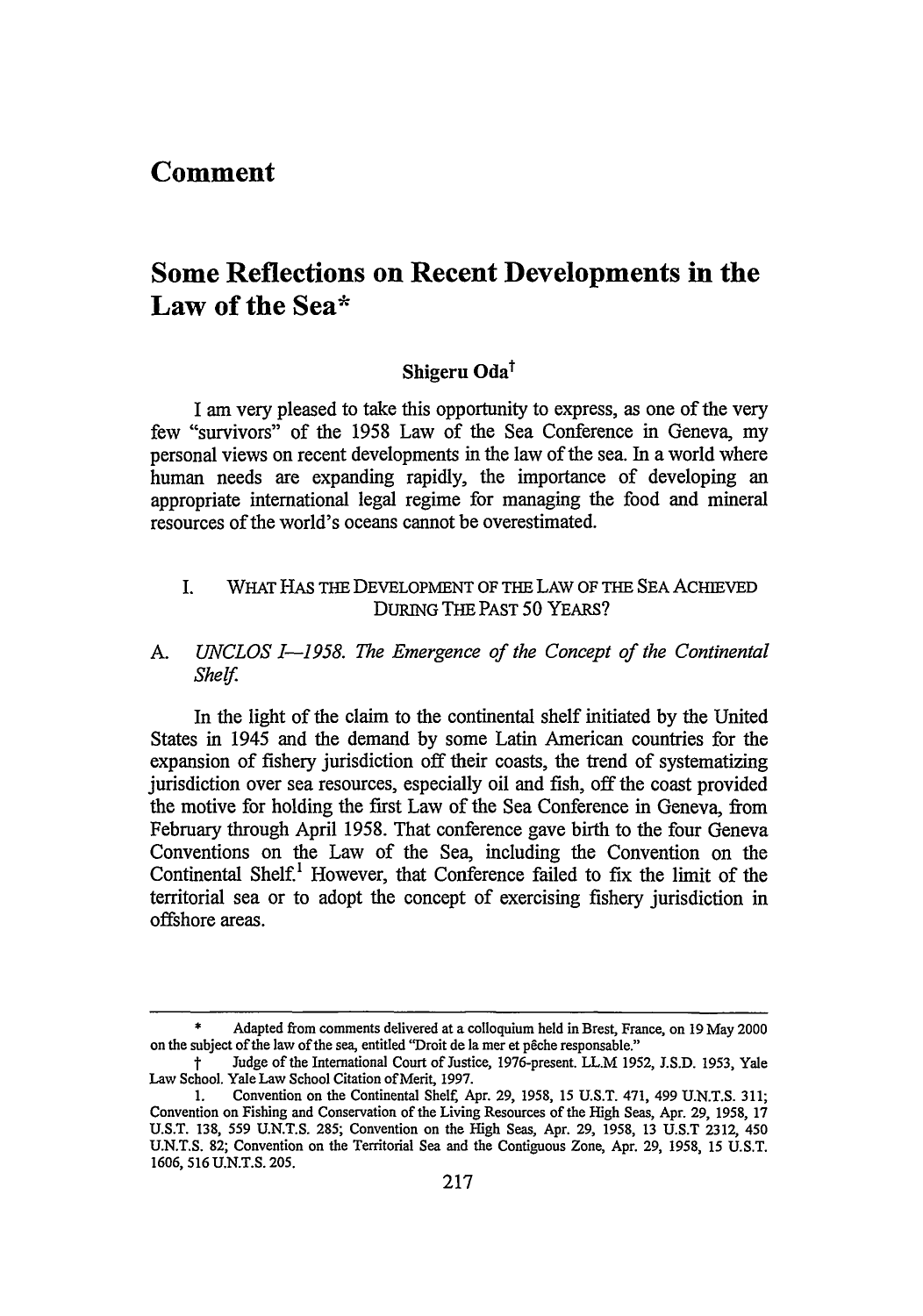# *B. UNCLOSI-1960. Failure.*

Despite five weeks of negotiations, the second U.N. Conference on the Law of the Sea, from March through April 1960, completely failed to adopt a territorial-sea limit<sup>2</sup>

# *C. UNCLOS IH-1974 to 1982.*

After UNCLOS II, movement by States towards expansion of jurisdiction over offshore areas gave birth to the movement for a new law of the sea. It led ultimately to the third Law of the Sea Conference in the years 1973 through 1982. At the conclusion of this conference in December 1982, the nations of the world, in the 1982 U.N. Law of the Sea Convention,<sup>3</sup> agreed upon four key elements:

- (1) THE 12-MILE TERRITORIAL SEA. <sup>4</sup>
- (2) THE REDEFINITION OF THE CONTINENTAL SHELF.<sup>5</sup> Technical improvements in drilling for submarine petroleum in deeper waters brought a new definition of the continental shelf. Where once it had been fixed at a depth of 200 meters, now the continental shelf was defined as extending "to the outer edge of the continental margin, or to a distance of 200 nautical miles. $16$
- (3) THE NEW CONCEPT OF THE EXCLUSIVE ECONOMIC ZONE.<sup>7</sup> The demand for offshore fisheries also gave rise to the concept of the exclusive economic zone extending to the same distance of 200 miles.
- (4) FREE PASSAGE OF MILITARY VESSELS AND AIRCRAFT IN ARCHIPELAGIC WATERS AND STRAITS.<sup>8</sup> In the movement towards the expansion of coastal jurisdiction over offshore sea areas, it was of vital interest to the United States to ensure that this expansion of coastal jurisdiction did not interfere with the free maneuver of its warships and military aircraft in offshore areas of other countries. As a result of a compromise reached between the United States and certain coastal States (mainly developing nations), a new concept

<sup>2.</sup> Second United Nations Conference on the Law of the Sea, Official Records, Summary Records of Plenary Meetings and Meetings of the Committee of the Whole, **U.N.** Doc. **A/CONF.19/8 (1960).**

**<sup>3.</sup>** United Nations Convention on the Law of the Sea, Dec. **10, 1982, 1833 U.N.T.S. 3** [hereinafter **1982** Convention].

<sup>4.</sup> *Id.* art. **3.**

**<sup>5.</sup> Id.** art. **76.**

**<sup>6.</sup> Id.**

**<sup>7.</sup> Id.** art. **57.**

**<sup>8.</sup>** *Id.* arts. **37-54.**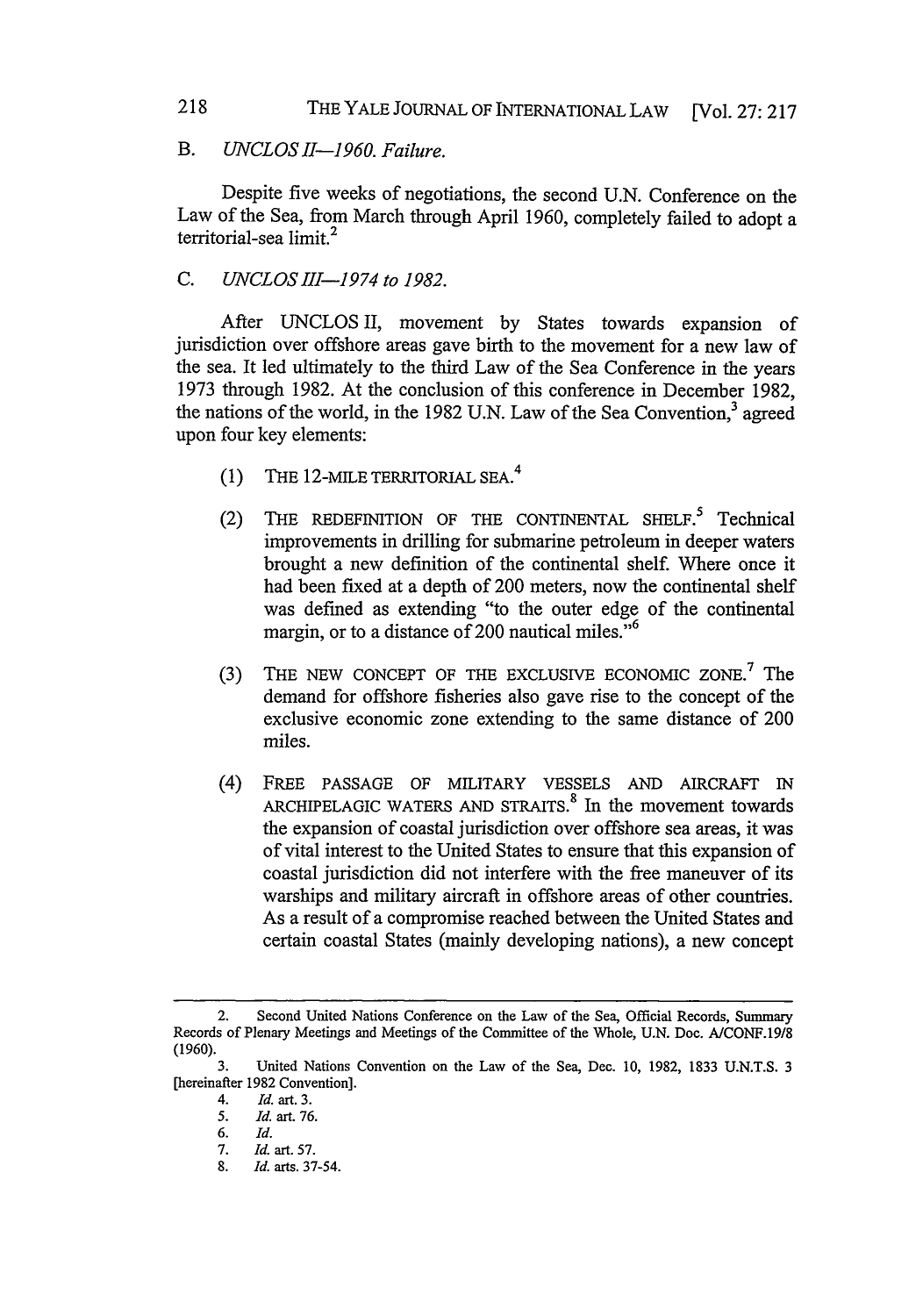of free passage of military vessels and aircraft through archipelagic waters or straits emerged.

#### D. *A Legacy of Limited Achievements.*

Apart from certain detailed technical provisions, achievements in the development of the law of the sea during the past 50 years have, in principle, been limited solely to the four elements mentioned above.

#### *II.* WHAT, THEN, HAS NOT BEEN SOLVED BY THE NEW LAW OF **THE** SEA?

## *A. Dividing the Sea Area: Maritime Delimitation.*

There is, in general, conflict over coastal jurisdiction between neighboring or opposite States. This is a question of delimitation of the maritime boundary or, in other words, the division between neighboring or opposite coastal States of the sea area into zones of exclusive control of each coastal State. The 1982 U.N. Law of the Sea Convention provided no clear definition of this matter. Neither the expression "justified by special circumstances,"<sup>9</sup> as used in the 1958 Continental Shelf Convention to determine the delimitation of the continental shelf between opposite or adjacent States, nor the expression "in order to achieve an equitable solution,"<sup>10</sup> as used in the 1982 U.N. Convention to define the boundary of both the exclusive economic zone and the continental shelf, affords any objective criterion other than the concept of equity. The maritime boundary thus cannot be clearly defined in legal terms. Therefore, the division of the geographical area cannot be subject to judicial determination.

# *B. Sharing the Benefits Gained From the Common Heritage of Mankind.*

There is a question concerning the ocean area beyond the national jurisdiction of States. The classical concept held that this area was part of the high seas, where the principle of freedom of the high seas governed.

(1) DEEP SEABED. In order to prevent the unlimited expansion of the definition of the continental shelf, there emerged the concept of the "common heritage of mankind" as applied to the deep seabed.<sup>11</sup> No longer would the resources of the deep ocean be subject to free market principles of acquisition, control, and profit. Rather, the benefits arising from these resources would be shared. Whether this concept meant that the developing nations, which did not contribute to the exploitation of the hard mineral resources of the seabed, should still enjoy a share of certain benefits from that exploitation, or that priority should be given to protecting the investment made in that exploitation by the developed nations, a compromise was reached via the establishment of

**<sup>9.</sup>** Convention on the Continental Shelf, *supra* **note 1,** art. **6.**

**<sup>10. 1982</sup>** Convention, *supra* note **3,** arts. 74, **83.**

**<sup>11.</sup>** *Id.* art. **136.**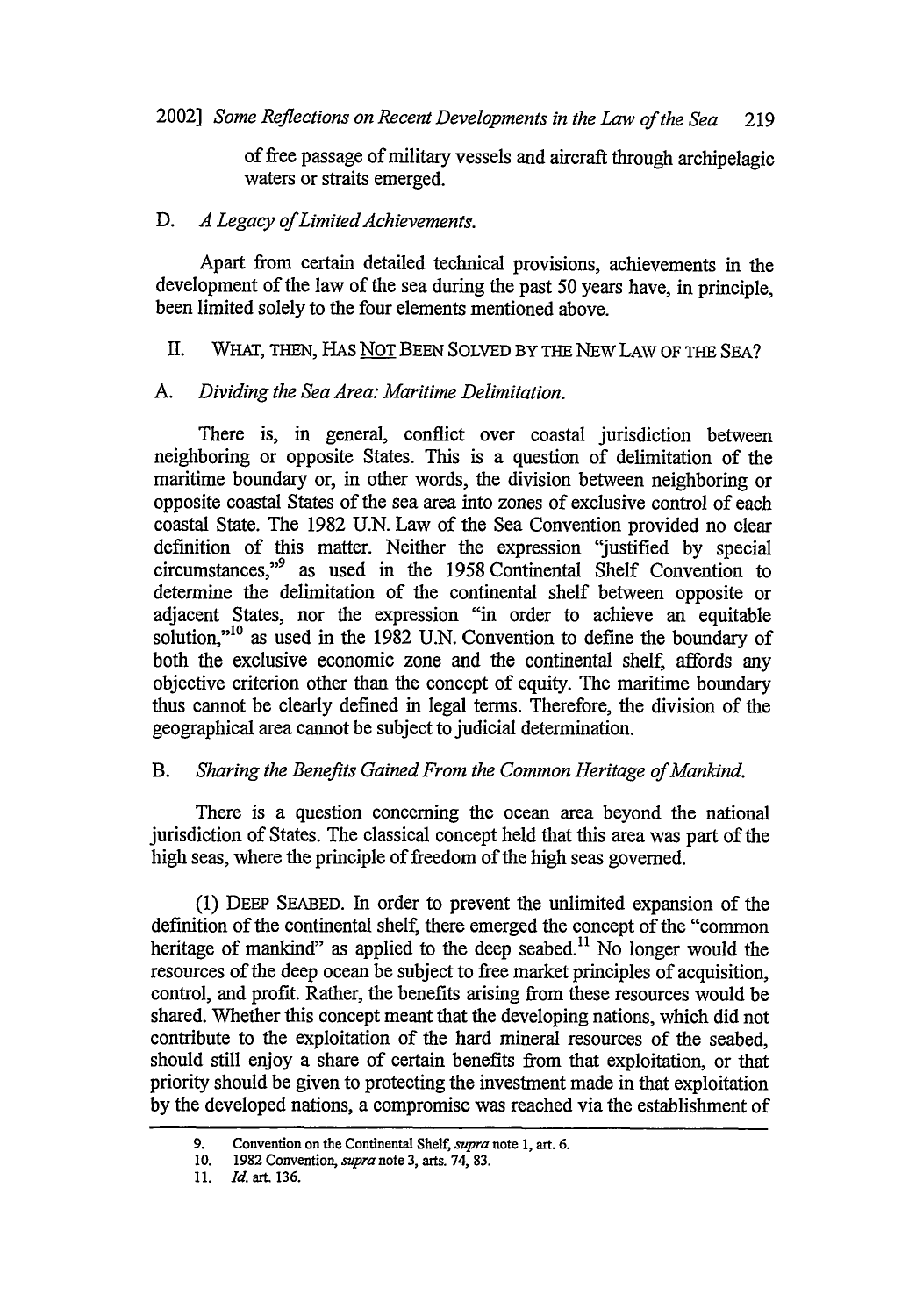the very complicated regime of the "Area," namely, the deep seabed. $^{12}$  This compromise came at a time when the actual exploitation of hard minerals in the deep seabed was still, in practice, far in the future, and it was thus not really necessary then to set up large-scale institutions such as the International Seabed Authority or the International Tribunal for the Law of the Sea (ITLOS).

(2) OCEAN FISHERIES. In 1979, I had already suggested, in a lecture delivered in New York, that the idea of the "common heritage of mankind," though originally applied only to the hard mineral resources of the seabed, would eventually apply to the fisheries in the vast ocean realm. I also said that this would eventually require discussion at a further conference on the law of the sea. This became a reality, as a new conference on fisheries was convened by the United Nations from 1993 to 1995 and produced the 1995 U.N. Fish Stock Agreement.<sup>13</sup> That Agreement does not, however, actually address the real questions of international fisheries. In this respect, I must point out that in the case of fishery resources, which are renewable resources, the maximum sustainable yield constitutes a limit on the harvesting of the resource. For fisheries, the conservation aspect is of primary importance; this is in contrast to the case of exploitation of hard minerals, where no such limit is imposed.

(3) SHARING THE BENEFITS, IN GENERAL, OF THE COMMON HERITAGE OF MANKIND. The main difficulty since the 1960s has been the method of sharing the benefits derived from the exploitation of hard minerals in the seabed and ocean fisheries in the areas beyond the national jurisdiction of States. These benefits have come to be known as the "common heritage of mankind." Given the fact that each State will naturally attempt to maximize its share of the available portion of this limited resource, the question of how the demand of each State should be regulated or controlled remains open. Neither the 1982 Convention nor the 1995 U.N. Fish Stock Agreement (in the case of ocean fisheries) offers a solution to the difficulty involved in the sharing of the ocean resources. This is not due, however, to any failure on the part of international law itself, since the sharing of resources is a matter of equity and politics and, thus, not subject to judicial determination. There exists, as yet, no regime that can control or manage these elements. In practice, the solution could be sought on a case-by-case basis in light of what equity actually requires of those States who will share these resources.

<sup>12.</sup> *Id.* Part *XI.*

<sup>13.</sup> Agreement for the Implementation of the Provisions of the United Nation Convention on the Law of the Sea of 10 December 1982 Relating to the Conservation and Management of Straddling Fish Stocks and Highly Migratory Fish Stocks, 6th Sess., U.N. Doc. A/CONF.164/37 (1995), *reprinted in* 34 I.L.M. 1542 (1995).